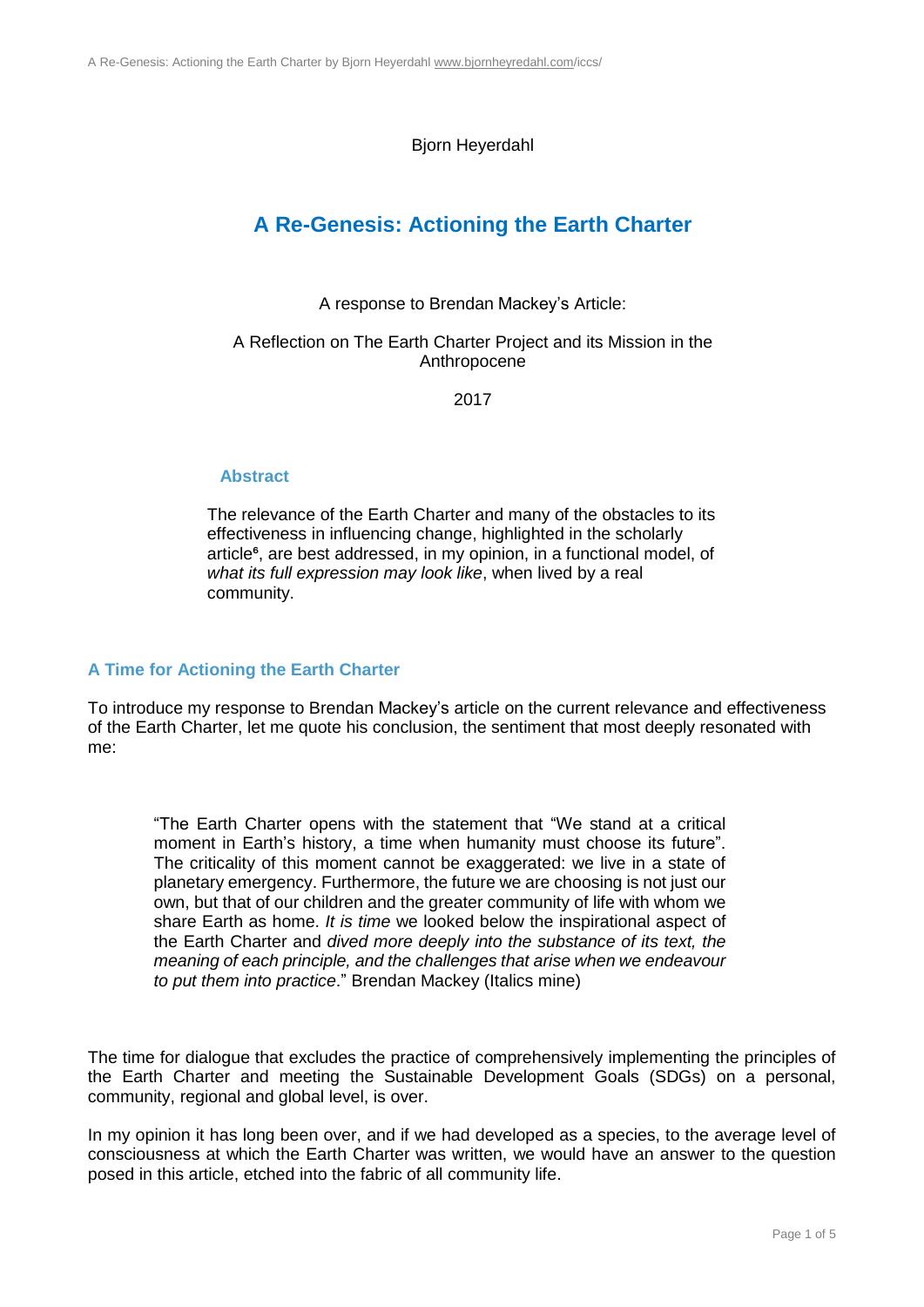Our very foundations are collapsing because of how we and the rest of humanity are meeting our endless needs with ill-considered exploitation, production and consumption.

We are late, not just in our response to the call of the Earth Charter, we are late and retarded in our collective development of the conscious awareness and moral intuition required to respond. We are the "late breast fed fools" (Lyrics of Rodriguez, The Sugar Man, Rick Folks Hoax) who will not mature to the point of including all sentient life in our own expanded identity. Our immaturity, rather than anything inherent in the Earth Charter itself, is the cause of its apparent lack of effectiveness.

#### **Functional Delivery**

What the world needs is a functional delivery method that meets humankind's needs in terms of urban design, architecture, and service delivery of clean water, clean renewable energy, food security, stage appropriate education and development of the whole human being. It should be one that engages all levels of human maturation and encourages healthful participation for the common good of every individual, every community in every region of our global home.

Endless academic and ethical debate in a time of such dire crisis is counterproductive and in many ways adds to the problem of inertia that plagues our global populations. Individuals, communities, organisations, institutions, schools, universities, many organs of the United Nations and NGO's specifically mandated with assisting us in reaching global or regional sustainability goals are ironically non-participatory in the solutions they propose. They remain conceptual or fragmented, rather than integrative of anything that would systemically reverse the damage we have done to ourselves and the whole system of life.

As Brendan Mackey states:

"It is time we looked below the inspirational aspect of the Earth Charter and dived more deeply into the substance of its text, the meaning of each principle, and the challenges that arise when we endeavour to put them into practice."

Most of us are still talking about what we should be doing or are going to do, or what we still need to find out, instead of changing the obvious, to align ourselves with the principles and direction of the Earth Charter.

Therefore my *real* response to this article is to design and support the building of such models.

It has clearly not been Brendan Mackey's article alone that has prompted this response. It has been my long held intention and occupation to manifest such scalable, integral models of sustainability globally, in as diverse environments as possible, based on the ethics and principles of the Earth Charter.

These models and the integral climate change solutions proposed in this article do not exclude the need for dialogue, education, governmental engagement, influencing, policy writing and so on. In fact they are a highly effective way to engage and accomplish all those ends.

Winston Churchill famously highlighted the frailty of democracy by saying: "The strongest argument *against* democracy is 5 minutes conversation with the average voter."

The strongest argument *for* community level implementation of the Earth Charter, I would echo, is 5 minutes conversation on sustainability with the average politician.

We are simply running out of time waiting for policy makers and politicians to lead the way.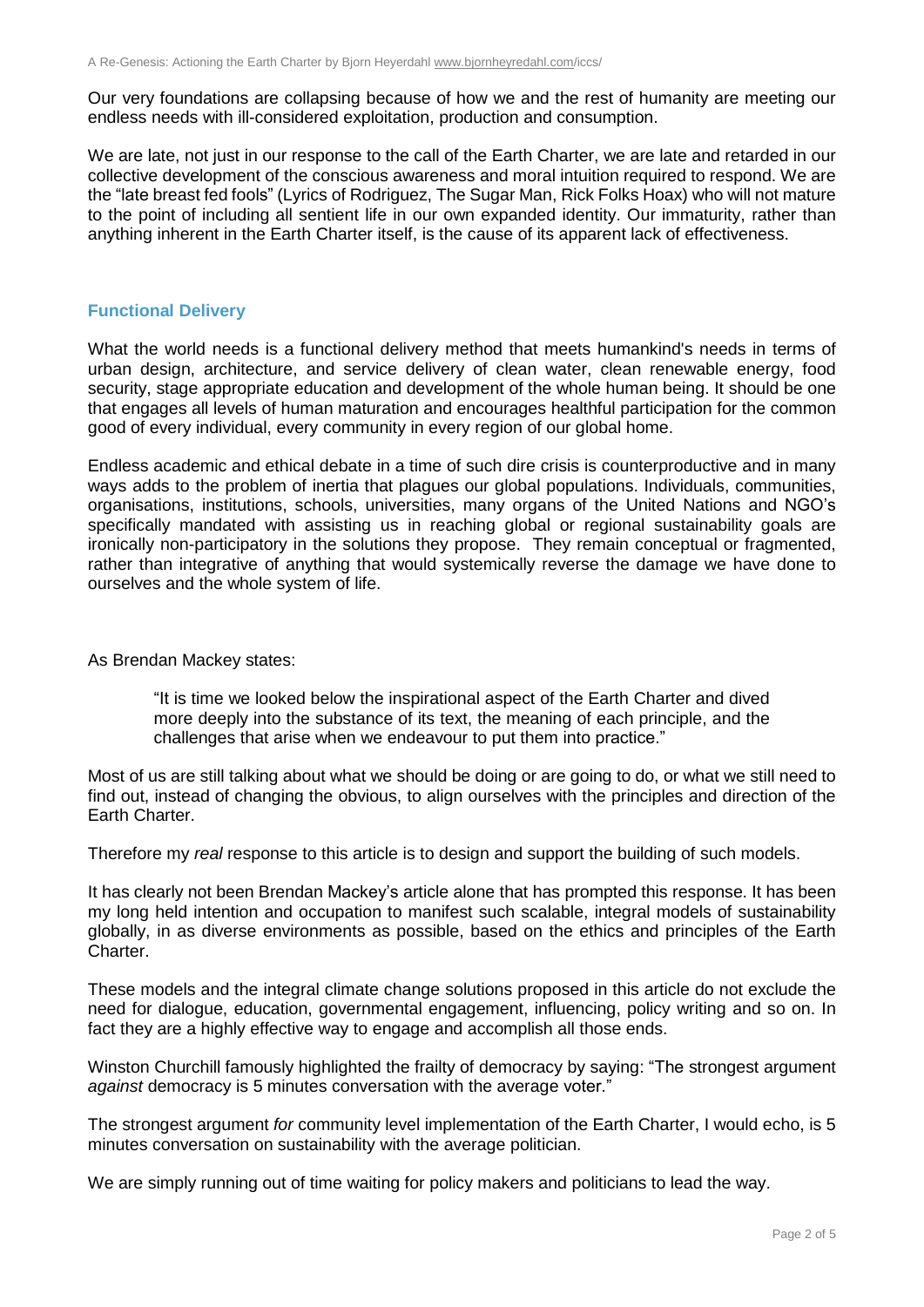### **Modelling the Future We Want**

The future we want requires demonstrating the potential effectiveness of the Earth Charter in scalable models that include a personal response, a local community response, a regional response and a global response to the ecological, political and economic crisis extant in our times.

What would relevance and effectiveness of the Earth Charter mean in model form?

How can it assist us in cutting this endless well intentioned dialogue and encourage and support systemic implementation and real functional change?

These are, for me, critical questions answered as follows:

An integral model of sustainability that is a full expression of the ethics and principles of the Earth Charter and that is a scalable, proportional contribution to meeting the SDG's fulfilling the following criterion:

The model has horizontal and vertical planes expressing its breath and depth of inclusion and functional fit as follows:

On the **horizontal plane** it is Integral in the full sense: All Quadrant, in the linguistics of the Integral Theory of Ken Wilber<sup>1</sup>, expressing the three truths of Plato<sup>2</sup>: the Beautiful (subjective or I perspective); the Good (inter-subjective or We perspective) and the True (the objective perspective and systems approach)<sup>3</sup> - making it effective across all spheres of this inhabited planet: the Atmosphere, Hydrosphere, Lithosphere, Biosphere, Ethnosphere, Noosphere and Technosphere.

The depth and height of the **vertical plane**, of such an integral model, engages all levels and stages of human development<sup>4</sup> with appropriate methodology; integral methodological pluralism<sup>5</sup>, none preferred and all included.

The patterns of life, in these afore mentioned spheres and systems of life, need to become *our* patterns in *our* designs. When we design to meet our needs, and we design in alignment with these patterns, we design sustainably and intelligently. We thereby express a high order of our humanity as a contribution to life, past, present and future.

An integral climate change solution delivers community models that protect communities from flooding and erosion; provides clean water and fresh food; creates jobs and long term economic development; sequesters carbon and adds biodiversity. They are designed to meet the needs of local communities, support nearby cities, provide business opportunities, express global citizenship, protect and enhance the natural environment. These integral community models are fully aligned with the UN's Sustainable Development Goals and the ethics embodied in the Earth Charter and can be deployed anywhere in the world.

This is a new economy. This is an expression of the real economy. There are no externalities in the real economy of life.

#### **A Re-Genesis has begun**

We have every motive, opportunity, the know-how and technology available to accomplish this imperative. We need an influential starting point.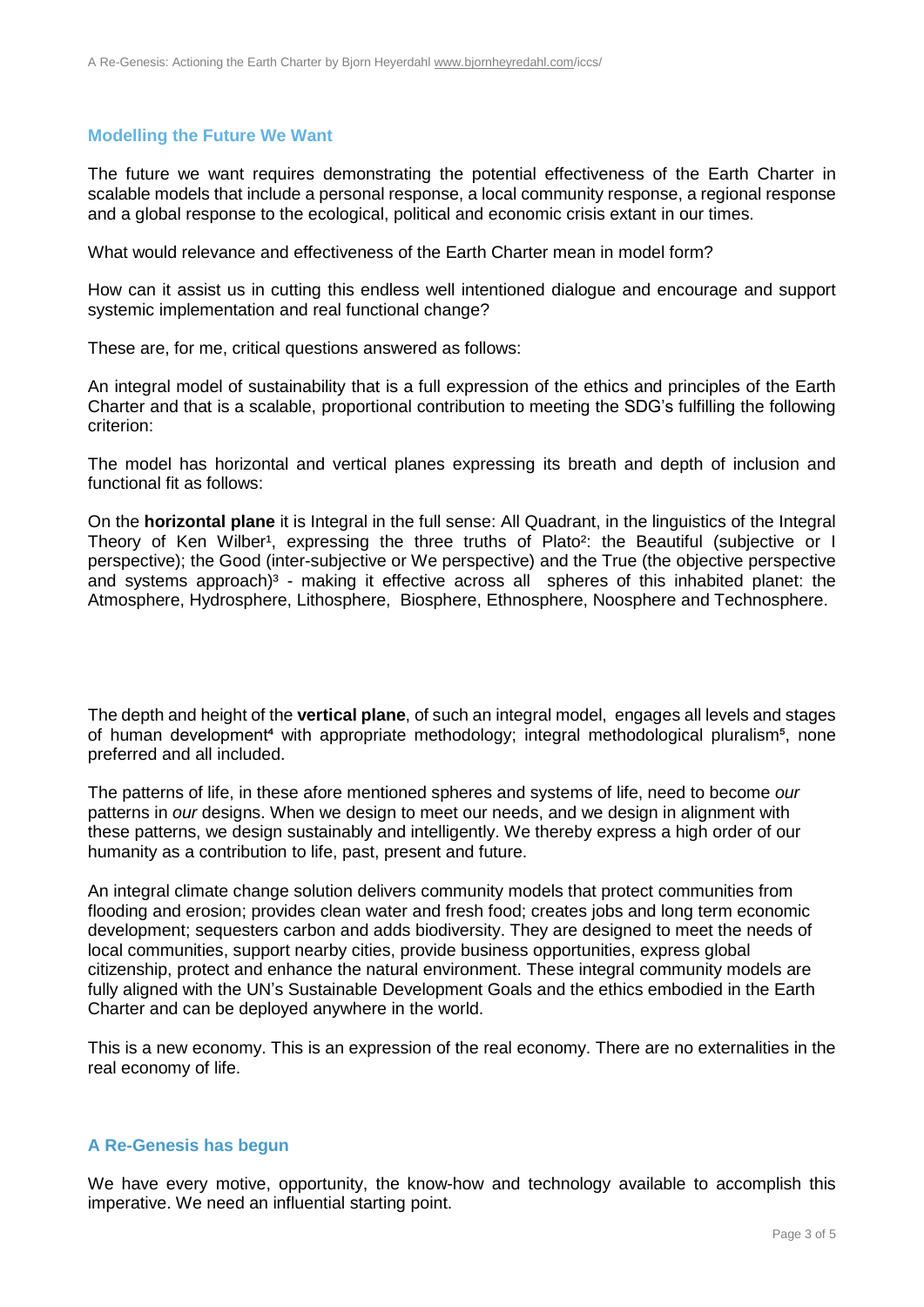The relevance of the Earth Charter and many of the obstacles to its effectiveness in influencing change, highlighted in the scholarly article<sup>6</sup> are best addressed, in my opinion, in a functional model, of *what its full expression may look like*, when lived by a real community.

This I believe is best served, now, by a model of living the Earth Charter, on its own campus, and that of the University of Peace, in Costa Rica, home of the Earth Charter Secretariat. So much good is already being demonstrated on and around the campus, and with 300 hectares of primary and secondary forest, the adjacent community of Al Rodeo, decades of modelling eco tourism and agroecology; we have a space and community that is poised to host the urgent dialogue and model the functionality of our highest intentions and most dire needs. This is a centre where we can develop and structure the academic courses and practical learnerships most relevant to peace, security and sustainability for our global populations right now. This can be a laboratory and living research project of the full expression of the Earth Charter in action.

This is one way we can *dive more deeply into the substance of its text, the meaning of each principle, and* address *the challenges that arise when we endeavour to put them into practice*.⁶

# **Conclusion**

Without functional, scalable models, lived in representative communities, demonstrating healthful, sustainable occupation of this planet, we have no way of really engaging, motivating and mobilising global communities in time to prevent cataclysmic cessation of life support systems of our biosphere.

#### **References**

- 1. Wilber, K. 2000. Sex, Ecology, Spirituality. Boston: Shambhala.
- 2. Ross, D. 1923. Aristotle. London: Methuen & Co. Ltd.
- 3. Davison, D. 2001. Subjective, Intersubjective, Objective: Philosophical Essays volume 3. Oxford Scholarship Online.
- 4. Beck, D & Cowan, C. 2005. Spiral Dynamics: Mastering Values, Leadership and Change. Wiley/Blackwell.
- 5. Wilber, K. 2006. Integral Spirituality. Boston: Shambhala.
- 6. Mackey, B. 2017. A Reflection on The Earth Charter Project and its Mission in the Anthropocene.